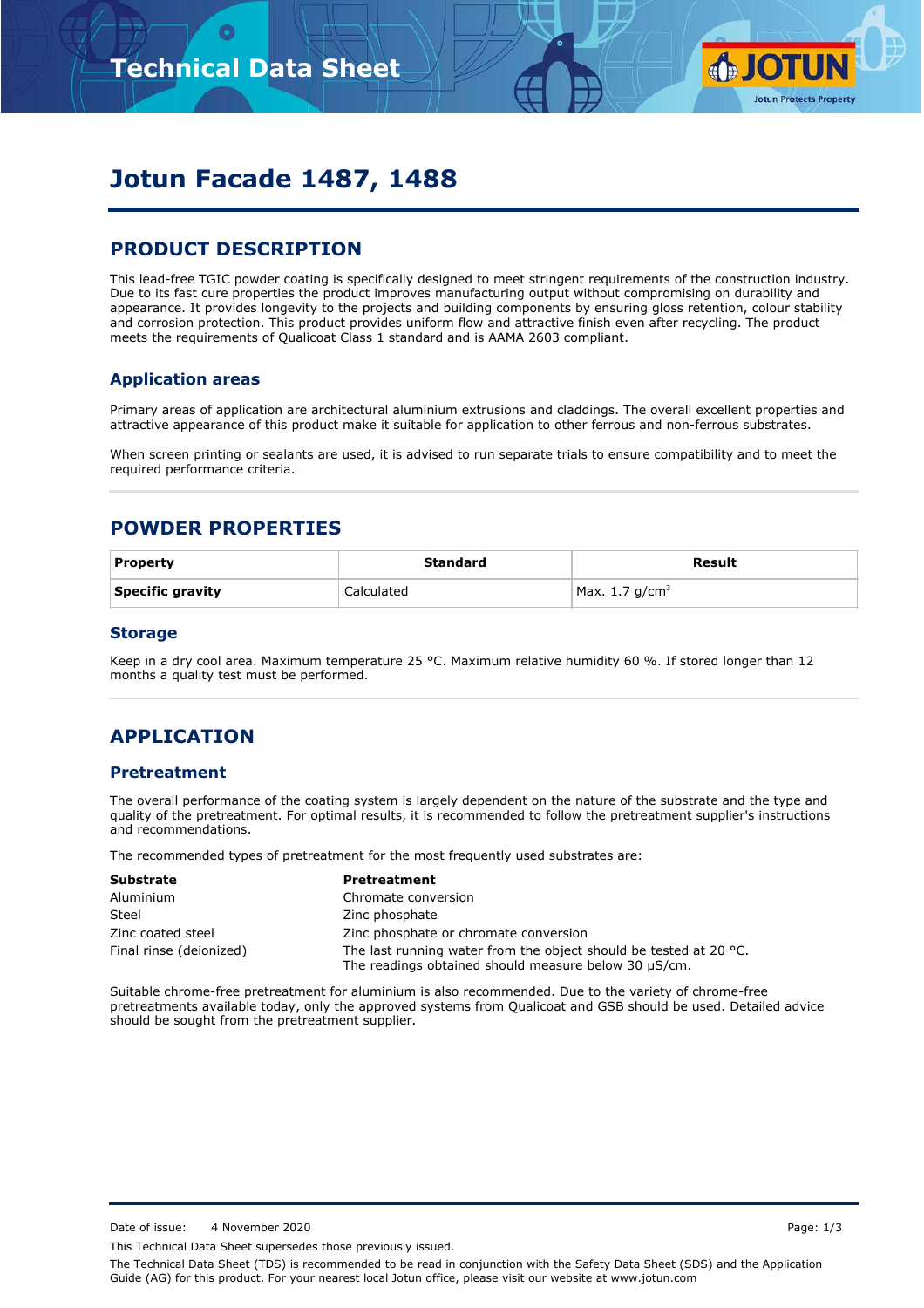

### **Powder application**

Recommended film thickness (µm): 60-80

#### **Curing**



#### **Equipment**

Suitable for Corona or Tribo charging equipment.

# **APPEARANCE**

| <b>Colour</b> | White and light colours.          |                     |
|---------------|-----------------------------------|---------------------|
| Gloss         | EN ISO 2813 (60°)<br>1487<br>1488 | 77±7<br>$90 \pm 10$ |

If the significant surface is too small or unsuitable for the gloss to be measured with the glossmeter, the gloss should be compared visually with the reference sample (from the same viewing angle).

### **PERFORMANCE**

The technical data provided below are typical for this product when applied as follows:

| Substrate                   | Chromated aluminium panels |
|-----------------------------|----------------------------|
| Substrate thickness (mm)    | 0.8                        |
| Film thickness $(\mu m)$    | 60-80                      |
| Typical values when tested. |                            |

| <b>Property</b>          | Standard                                                | Result                                                            |
|--------------------------|---------------------------------------------------------|-------------------------------------------------------------------|
| Adhesion                 | EN ISO 2409 (2 mm)                                      | Cross-cut rating Gt0 (100 % adhesion)                             |
| <b>Impact resistance</b> | EN ISO 6272 / ASTM D2794<br>(impactor diameter 15.9 mm) | More than 23 inch-pounds or 2.5 Nm<br>without film cracking       |
| <b>Cupping test</b>      | EN ISO 1520                                             | Indentation depth in excess of 5 mm<br>without film cracking      |
| <b>Flexibility</b>       | <b>EN ISO 1519</b>                                      | Cylindrical Mandrel bending test, passes 5<br>mm Mandrel diameter |
|                          |                                                         |                                                                   |

This Technical Data Sheet supersedes those previously issued.

The Technical Data Sheet (TDS) is recommended to be read in conjunction with the Safety Data Sheet (SDS) and the Application Guide (AG) for this product. For your nearest local Jotun office, please visit our website at www.jotun.com

Date of issue: 4 November 2020 Page: 2/3